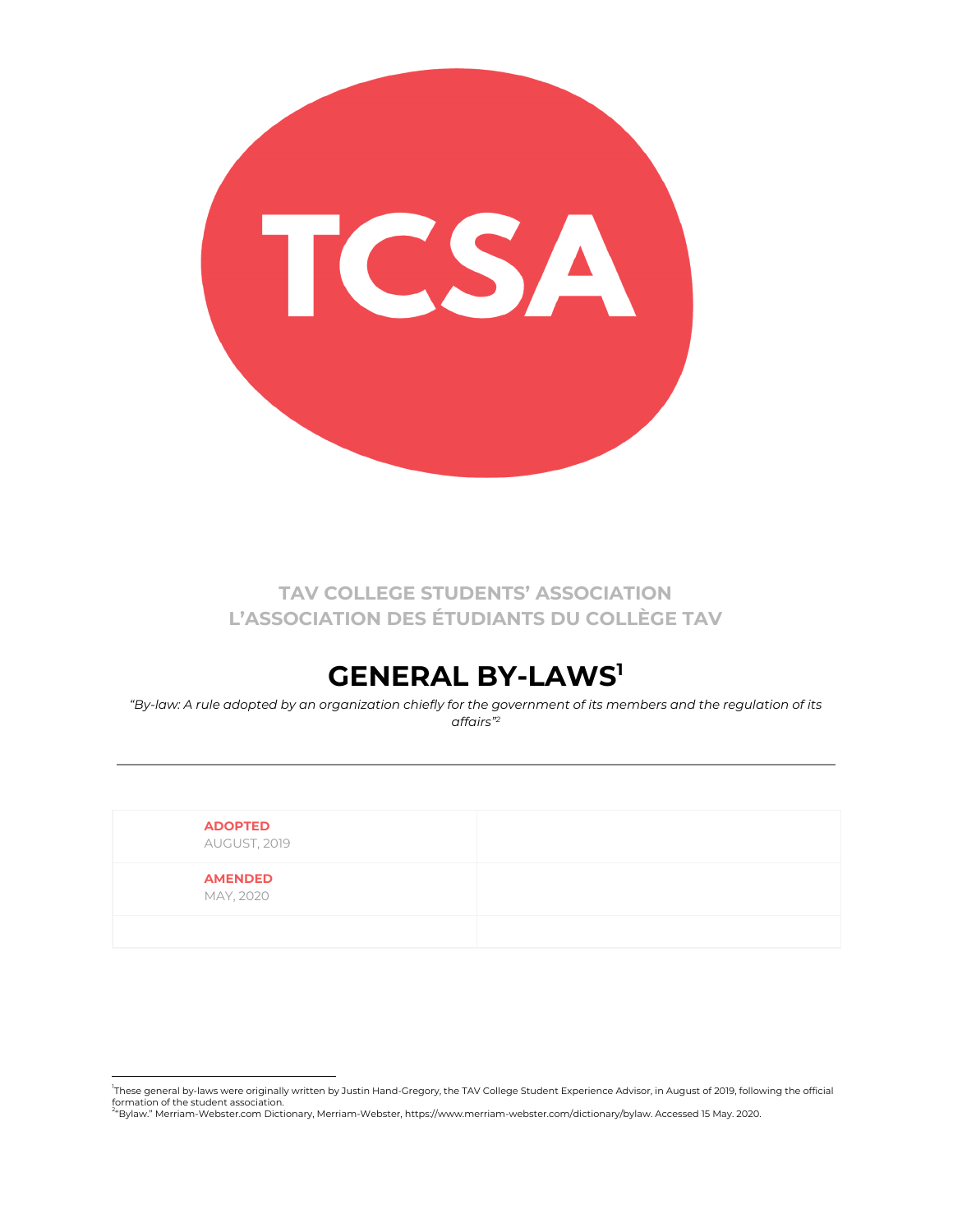

## **TABLE OF CONTENTS**

#### **[DEFINITIONS](#page-2-0)**

#### **BY-LAW I: UNDER THE ADOPTION OF THE [ASSOCIATION](#page-3-0)**

[NAME](#page-3-1) [OBJECTIVES](#page-3-2) OFFICIAL [AMENDMENTS](#page-3-3) TO THE GENERAL BY-LAWS

#### **BY-LAW II: TCSA [MEMBERSHIP](#page-3-4)**

[DEFINITION](#page-3-5) OF A MEMBER THE RIGHTS OF A [MEMBER](#page-4-0) [MEMBERSHIP](#page-4-1) FEES

# **BY-LAW III: THE [ELECTION](#page-4-2) PROCESS**

[ELECTION:](#page-5-0) METHOD AND RULES [CAMPAIGN](#page-5-1) PERIOD RULES THE [ELECTORAL](#page-5-2) OFFICER CANDIDATE EQUALITY AND [REGULATIONS](#page-6-0) [VOTING](#page-6-1) WEEK **[ACCESSIBILITY](#page-7-0)** [SURVEILLANCE](#page-7-1) AND PROTECTION OF VOTES VOTING RULES AND [REGULATIONS](#page-7-2)

#### **BY-LAW IV: THE [EXECUTIVE](#page-7-3) CABINET**

[DEFINITION](#page-8-0) [HOLDING](#page-8-1) OFFICE THE EXECUTIVE CABINET: TASKS AND [RESPONSIBILITIES](#page-8-2) [COORDINATORS](#page-10-0) [REMOVAL](#page-10-1) FROM OFFICE [EXECUTIVE](#page-11-0) CABINET MEETINGS

**BY LAW V: THE [COLLEGE](#page-11-1)**

**BY-LAW VI: SPECIAL [BY-LAWS](#page-12-0)**

**BY-LAW VII: FINANCIAL [COMMITTEE](#page-12-1)**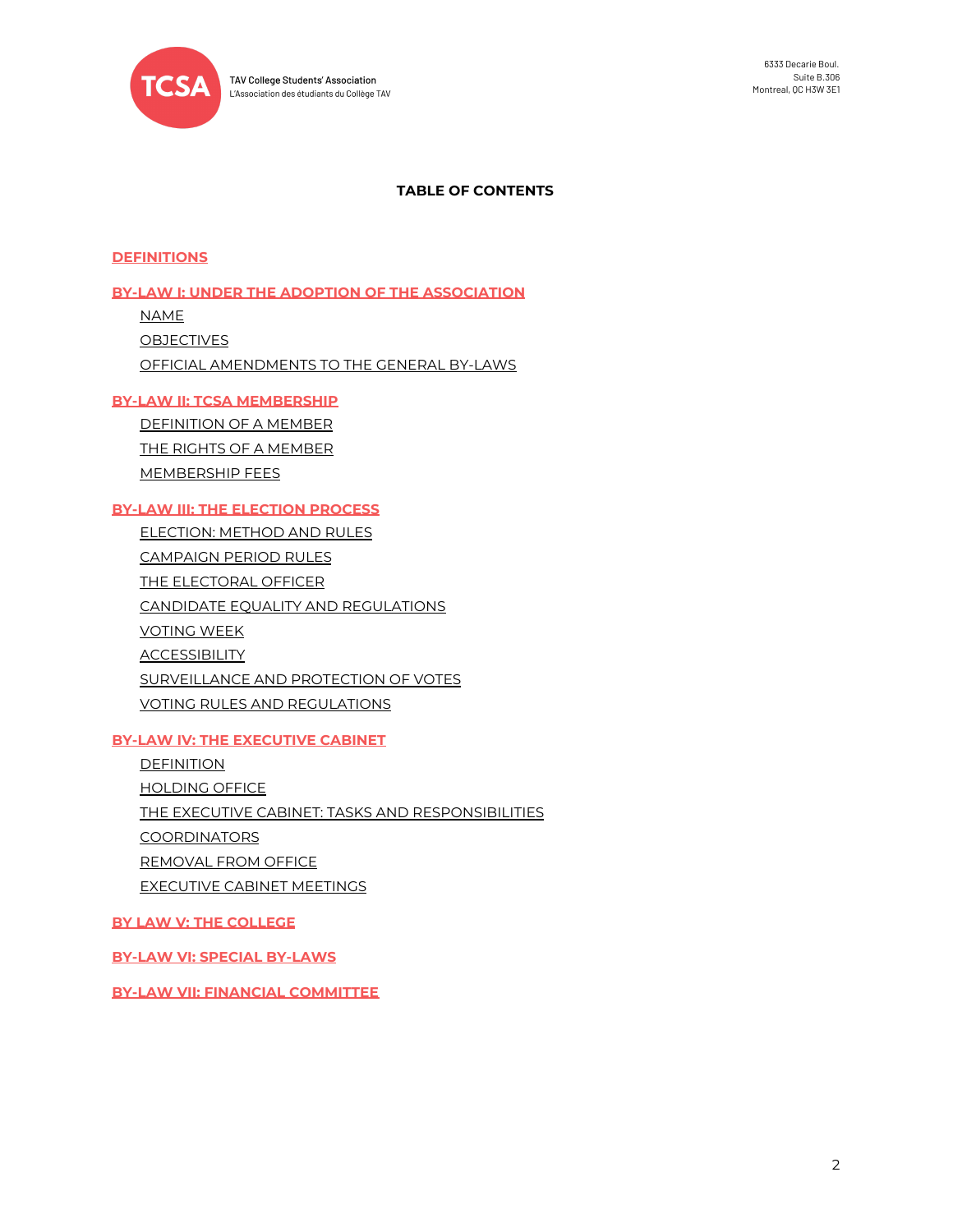

## **DEFINITIONS**

- <span id="page-2-0"></span>● "**TCSA**" shall refer to the TAV College Student Association.
- "**The College**" shall refer to TAV College, Montreal, Quebec, unless otherwise indicated.
- "**The president**" shall refer to the president of the TCSA, unless otherwise indicated.
- "**The executive cabinet" or "the cabinet"** shall refer to the executives members of the TCSA.
- "**Members**" shall refer to all people who qualify for By-Law II: TCSA Membership..
- "**GAA**" shall refer to the General Annual Assembly.
- **"The Election"** shall refer to the annual TCSA election.
- An **"executive vote"** shall refer to a proposal made by an executive cabinet member in which all executive cabinet members will vote towards accepting or rejecting.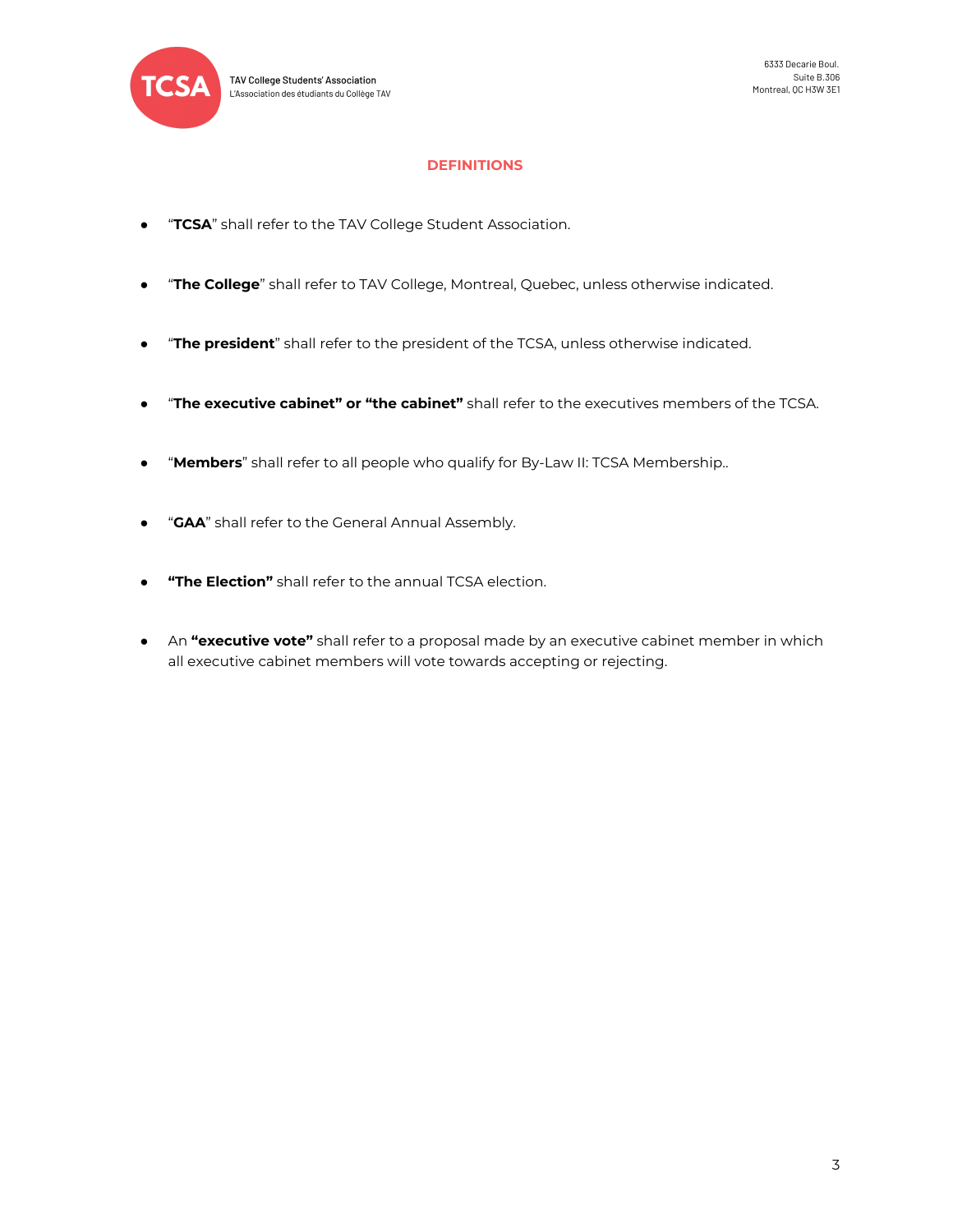

## **1. BY-LAW I: UNDER THE ADOPTION OF THE ASSOCIATION**

## <span id="page-3-1"></span><span id="page-3-0"></span>**1. NAME**

1.1. The name of the association shall be the TAV College Students' Association (TCSA) and L'Association des étudiants du Collège TAV (AECT) in the French language.

## <span id="page-3-2"></span>**2. OBJECTIVES**

- 2.1. The objectives of the TCSA shall be:
	- 2.1.1. To form an annual executive cabinet, of full-time status TAV College student representatives, who will manage and operate the TCSA through a fair and equal election process;
- 2.1.2. To act as the liaison between the TAV College administration and the TCSA members;
- 2.1.3. To meet with TAV College administrative staff and advocate for change based on the general demands and needs of the TAV College student body;
- 2.1.4. To initiate plans and events to provide an excellent and memorable student experience for all new and existing members;
- 2.1.5. To uphold standards for human equality on campus and teaching quality in TAV College classrooms;
	- 2.1.6. To manage and oversee the TCSA clubs and cooperatives and offer these clubs assistance and resources with impartiality;
	- 2.1.7. To manage and oversee the TCSA budgets with responsibility, impartiality and transparency.

## <span id="page-3-3"></span>**3. OFFICIAL AMENDMENTS TO THE GENERAL BY-LAWS**

3.1. All amendments to the general by-laws must be proposed by an executive cabinet member and voted on by all other executive cabinet members. The amendment proposal(s) must win at least a (3/4) vote count in order to be officially amended in the general by-laws of the TCSA.

## **4. BY-LAW II: TCSA MEMBERSHIP**

# <span id="page-3-5"></span><span id="page-3-4"></span>**5. DEFINITION OF A MEMBER**

5.1. A member of the TCSA shall be recognized as any registered TAV College DEC or AEC student, of part-time or full-time status and who has paid their membership fee.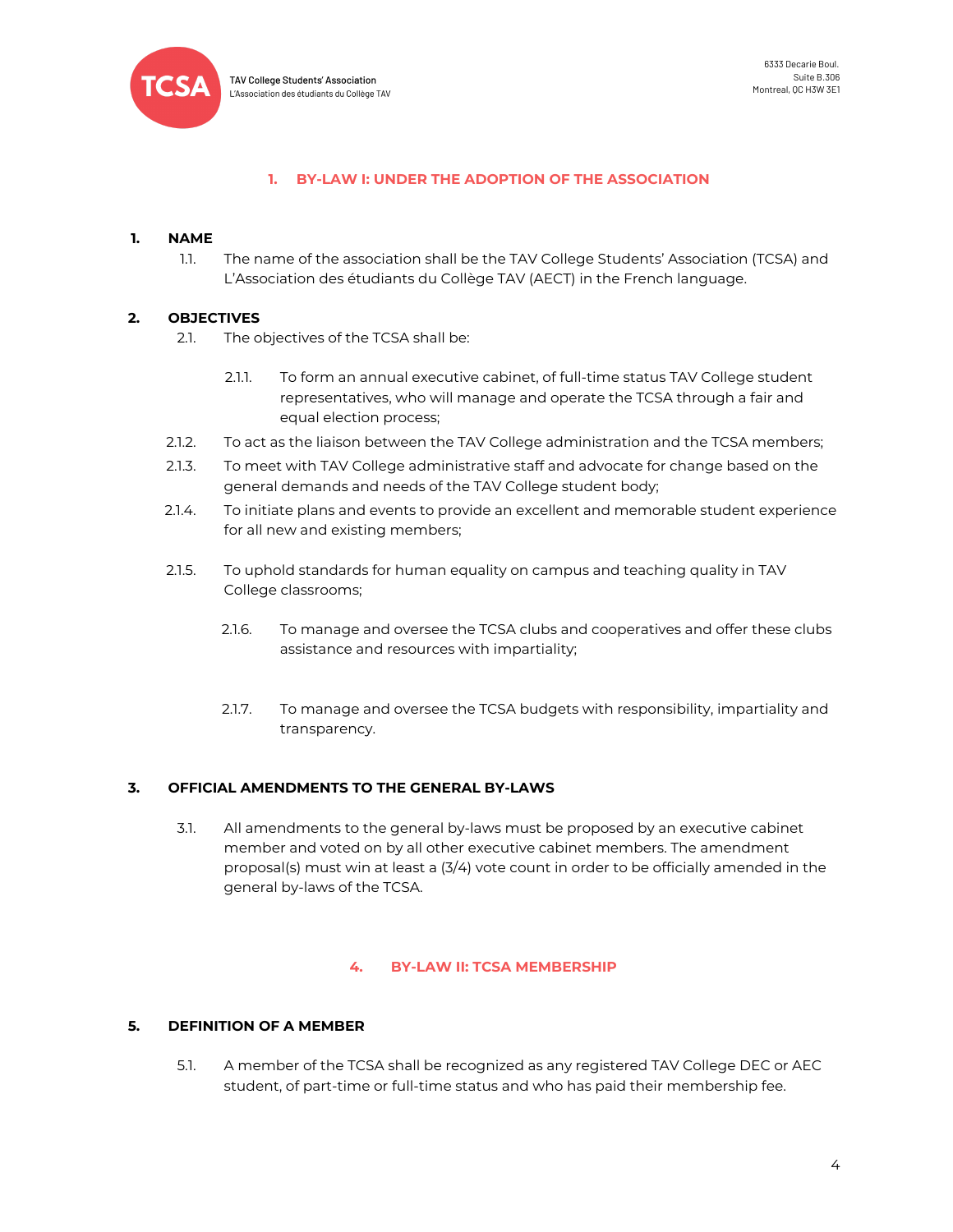

## <span id="page-4-0"></span>**6. THE RIGHTS OF A MEMBER**

- 6.1. All TCSA members shall hold the right to:
	- 6.1.1. Vote in the annual TCSA election *(see By-law III The Election Process)*;
	- 6.1.2. Become a presidential candidate, assuming they meet all requirements for candidacy *(see By-Law III, Section 9.6);*
	- 6.1.3. Propose a new on-campus initiative, which shall be defined as, but not limited to: a club, cooperative, special project or collective and have this proposal considered by the executive cabinet with impartiality;
	- 6.1.4. Attend the monthly TCSA general meeting;
	- 6.1.5. Present a request for repeal of any TCSA initiative.
		- 6.1.5.1. All repeal requests must be accompanied by a minimum of 50 member signatures, which is to be presented to the executive cabinet in order for a repeal request to be considered;
	- 6.1.6. Join, and take-part-in, any of the TCSA clubs, coops, events and/or initiatives.

## <span id="page-4-1"></span>**7. MEMBERSHIP FEES**

- 7.1. All TAV College students shall pay an equal membership fee, per semester, which will allow the TCSA to operate and offer its services.
- 7.2. The membership fee is subject to change, with notice. Should the cabinet deem it necessary to increase the membership fee, they shall abide by the following rules:
	- 7.2.1. The TCSA executive cabinet must, at all times, inform its members of an increase to the membership fee. This notice must be accompanied by an updated "breakdown" list demonstrating where the increased funds will be added.
	- 7.2.2. Any member may, at any time, request a record of TCSA expenses.
	- 7.2.3. The TCSA is not allowed to increase membership fees more than once per year.
- 7.3. The TCSA is required to keep a record of annual financial spending for at least four (4) years.
- 7.4. The cabinet is, under no circumstances, allowed to use the budget for personal expenses.
- <span id="page-4-2"></span>7.5. The College does not hold the right to deny an increased membership fee.

## **8. BY-LAW III: THE ELECTION PROCESS**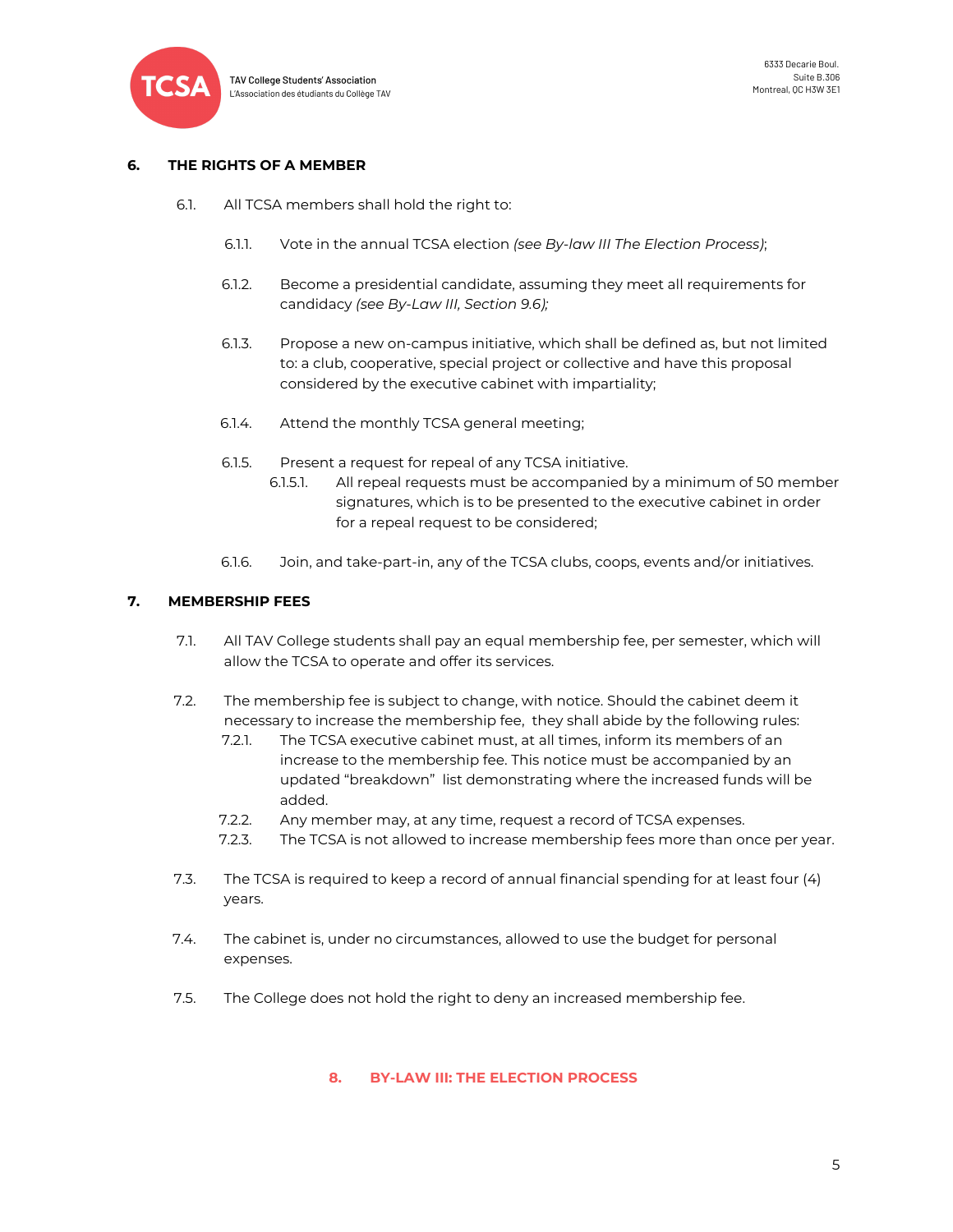

## <span id="page-5-0"></span>**9. ELECTION: METHOD AND RULES**

- 9.1. The executive cabinet of the TCSA shall be elected annually in the Annual TCSA Election, which takes place in the month of September of each year. The executive cabinet members will then hold their elected positions for one (1) full academic year.
	- 9.1.1. An academic year shall be recognized as being situated within the months of September until June.
- 9.2. One (1) full-time TAV College student (who meets the requirements for TCSA membership) shall independently form a team of at least four (4) other full-time students, with whom they wish to work with to campaign.
	- 9.2.1. This team, should they win the election, shall be sworn-in as the executive cabinet.
- 9.3. When a team has been formed, and they have decided that they wish to campaign in the election, they shall select one (1) member to be the presidential candidate and the "face" of their team. The presidential candidate shall then submit an application for candidacy to the Electoral Officer (see Section 9, sub-section 9.5) via email.
	- 9.3.1. The presidential candidate must submit their application before the deadline announced, or their application shall be automatically rejected.

## <span id="page-5-1"></span>**CAMPAIGN PERIOD RULES**

- 9.4. All presidential candidates shall have two (2) weeks to campaign for votes.
	- 9.4.1. All presidential candidates shall have equal campaigning materials at their disposal (upon acceptance of their application).
		- 9.4.1.1. TAV College shall provide five (5), 11X17", full-color posters for each presidential candidate, free of charge.
		- 9.4.1.2. All candidates shall be invited to a public debate session where any TAV College student may ask questions regarding their potential year in office.

## <span id="page-5-2"></span>**THE ELECTORAL OFFICER**

- 9.5. The election process shall be managed and executed by the Electoral Officer. The Electoral Officer shall be an administrative staff member of TAV College.
	- 9.5.1. The Electoral Officer shall be selected annually by the TAV College Dean of Studies, or shall be employed by the College as a student services advisor.
	- 9.5.2. The Electoral Officer shall be tasked with: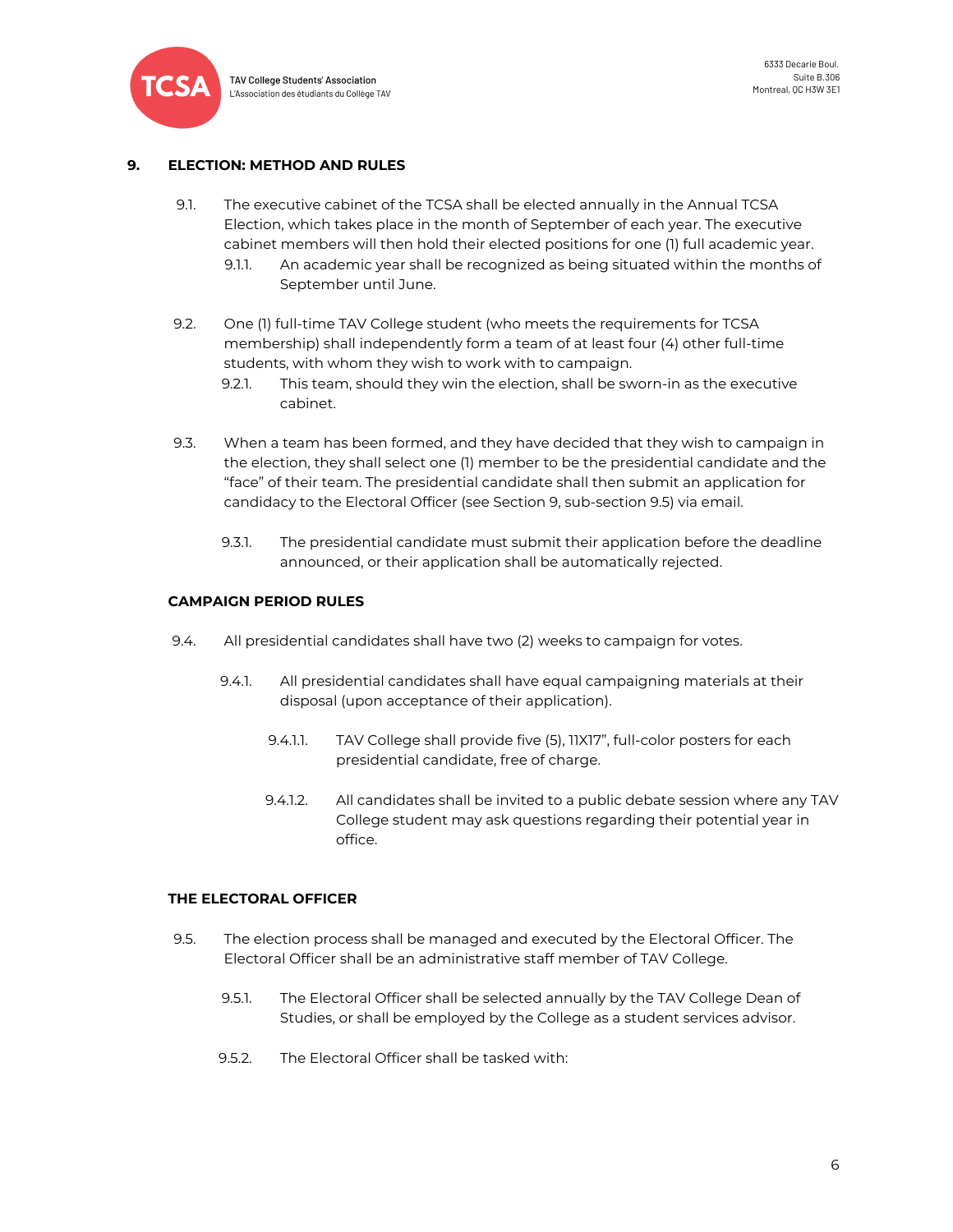

**TAV College Students' Association** L'Association des étudiants du Collège TAV

- 9.5.2.1. Informing all TAV College students that the TCSA exists *(the first week that students return for the Fall semester)*, as well as the conditions for applying to become a presidential candidate and how students can apply to be a candidate;
- 9.5.2.2. Informing candidates about the campaign process and the resources available to assist them with their campaign;
- 9.5.2.3. Assisting all presidential candidates with their campaigns, including printing posters;
- 9.5.2.4. Planning a debate event and informing the student body of the time, date and location of the debate;
- 9.5.2.5. Supervising the equality and justice of the election process;
- 9.5.2.6. Printing official voting ballots and collecting the ballots at the end of each day;
- 9.5.2.7. Ensuring all by-laws measures are being implemented and respected;
- 9.5.2.8. Counting votes and determining a president;
- 9.5.2.9. Delivering the TCSA office keys and guidance package to the cabinet.
- 9.5.3. The Electoral Officer shall hold the right to accept or deny an application for presidential candidacy.
	- 9.5.3.1. A denied application will be justified under the circumstances of a student being recognized by the College as within *bad standing status*.
	- 9.5.3.2. Bad standing status shall be recognized as a student who has failed to comply with any of the TAV College policies (see: [www.tav.ca/policies-and-regulations/](http://www.tav.ca/policies-and-regulations/))

# <span id="page-6-0"></span>**CANDIDATE EQUALITY AND REGULATIONS**

- 9.6. full-time, TAV College, DEC student shall have the opportunity to apply to become a candidate for presidency or hold an executive cabinet member position.
	- 9.6.1. The positions of president and/or executive cabinet member may only be held by a full-time DEC student, in good standing with the College.
	- 9.6.2. The position of the president and/or an executive cabinet member cannot be held by an AEC student, nor a student that is registered for less than 5 courses.

# <span id="page-6-1"></span>**VOTING WEEK**

- 9.7. The voting period shall take place over the span of one (1) week (Monday to Friday) in the last week of September, unless otherwise decided by the Elector Officer, in the event of unique situations.
	- 9.7.1. All TAV College students, who qualify for TCSA membership, shall hold the right to vote.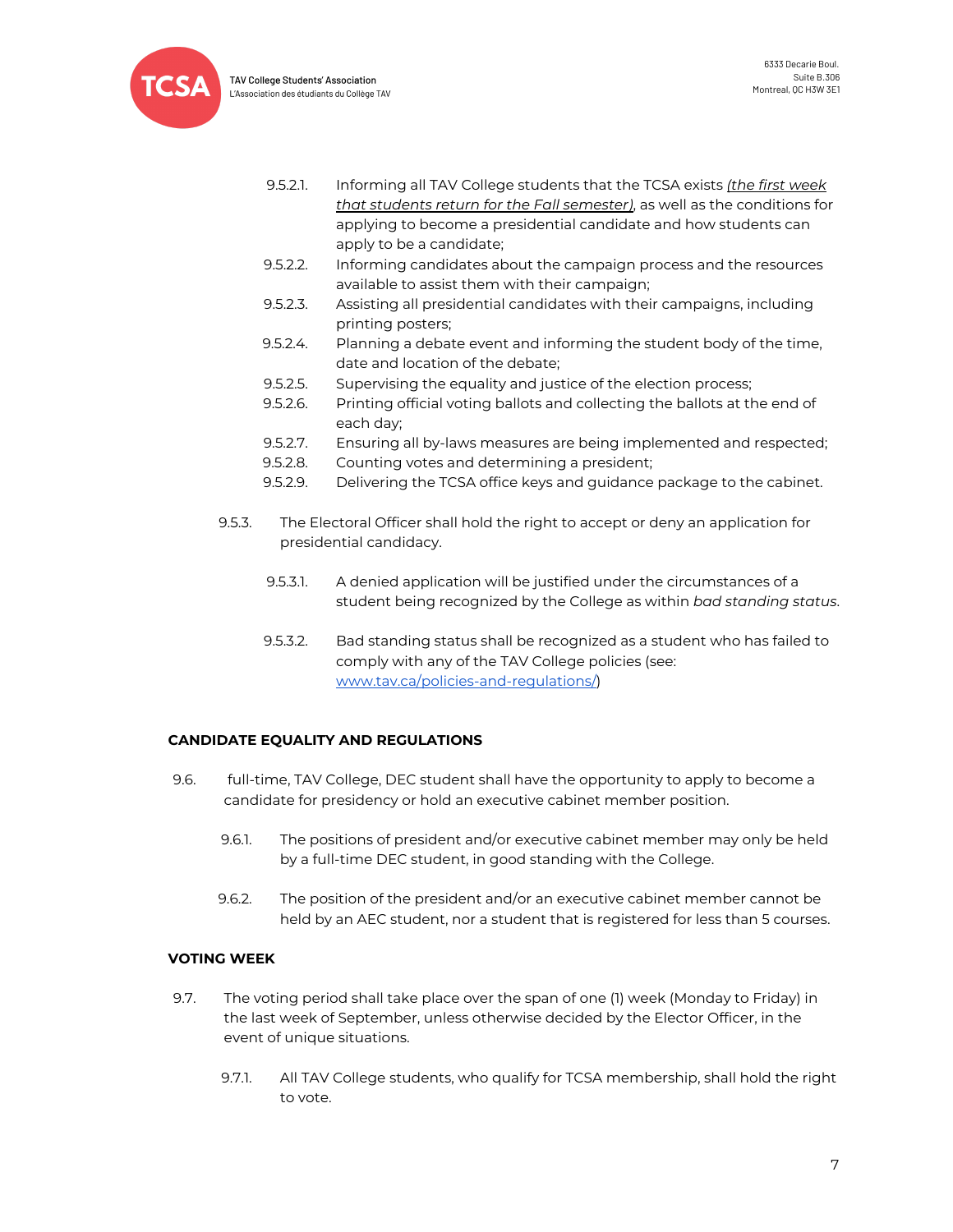

9.7.2. If a TAV College student would like to vote, but cannot physically make it to the College due to an emergency, they may make a request that the Electoral Officer vote for them.

#### <span id="page-7-0"></span>**ACCESSIBILITY**

- 9.8. The voting station shall be in a location that is accessible to all students (ground floor or wheelchair accessible).
	- 9.8.1. If a student with a disability cannot vote physically, they may request the assistance of a peer or staff member to vote for them.

#### <span id="page-7-1"></span>**SURVEILLANCE AND PROTECTION OF VOTES**

9.9. The voting station shall be in a location that is able to be monitored by either a surveillance camera or a human being.

#### <span id="page-7-2"></span>**VOTING RULES AND REGULATIONS**

- 9.10. All eligible voters (section 9, sub-section 9.7.1) may only vote for one (1) presidential candidate.
	- 9.10.1. Voters are only allowed to vote once; if a student votes twice, only their first vote will be counted, the other will be discarded.
	- 9.10.2. Voters may only vote using the official voting ballots provided by the Electoral Officer.
	- 9.10.3. Voting is restricted to TAV College students only: TAV teachers and staff or non-registered students are not allowed to vote.
	- 9.10.4. A voter must provide their full name, TAV College student ID number and the day they voted in order for their ballot to be accepted.

9.10.4.1. If this information is not provided on the ballot, the vote will be discarded.

<span id="page-7-3"></span>9.11. The election process shall be concluded in the last week of September and an executive cabinet shall be formally announced by the Electoral Officer.

**10. BY-LAW IV: THE EXECUTIVE CABINET**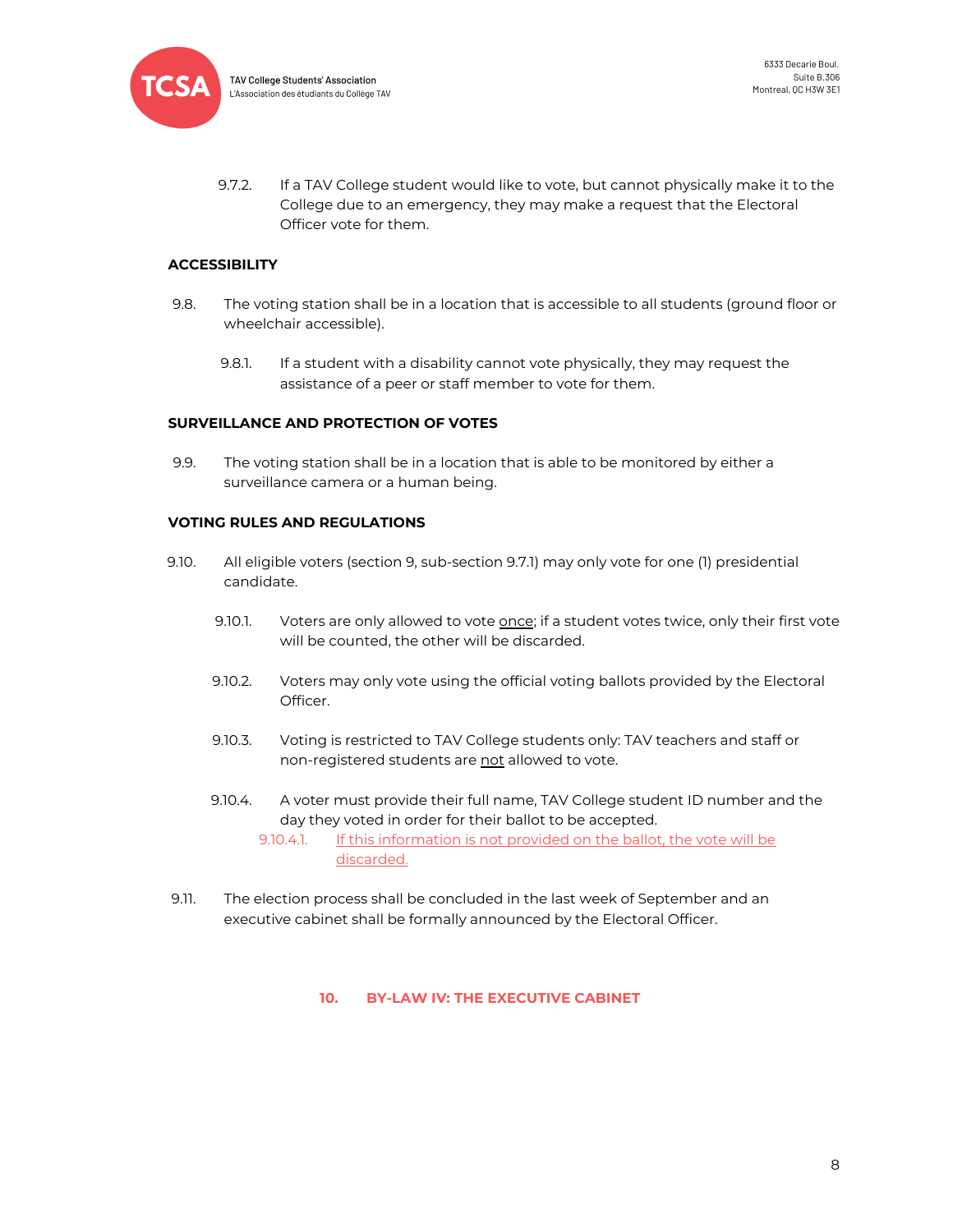

## <span id="page-8-0"></span>**11. DEFINITION**

- 11.1. The executive cabinet shall be recognized as: a group of at least four (4) elected student representatives who will manage, and carry-out the daily operations of, the TCSA for a full academic year. The executive cabinet will consist of: the president, the vice president of communications, the vice president of finance and the vice president of operations. Position responsibilities will be listed below.
	- 11.1.1. All executive cabinet members shall have equal voting power within executive proposal decisions.
	- 11.1.2. Executive cabinet members may appoint a TCSA member to be a coordinator, however, coordinators do not have executive voting power.

## <span id="page-8-1"></span>**12. HOLDING OFFICE**

- 12.1. As soon as the Electoral Officer announces which presidential candidate has won the election, the president, and their cabinet, is officially sworn into office effective that day.
- 12.2. The TCSA, through an agreement with TAV College, shall have an exclusive office space (within the campus building) where the cabinet, and/or coordinators, may meet and carry-out their tasks.
	- 12.2.1. The cabinet members shall refrain from using this space for personal use.
	- 12.2.2. The TCSA office shall be used exclusively by executive cabinet members and/or coordinators.
	- 12.2.3. The keys to the TCSA office shall be the responsibility of each executive cabinet member and are under no circumstances to be lent to any other person.
		- 12.2.3.1. Failure to comply with By-law IV, Section 12, sub-section 12.2.3 may result in the removal of office by a ¾ executive vote.

# <span id="page-8-2"></span>**13. THE EXECUTIVE CABINET: TASKS AND RESPONSIBILITIES**

## *The President of the TCSA*

- 13.1. The president is tasked with:
	- 13.1.1. Being the official representative, spokesperson and administrator for the TCSA;
		- 13.1.2. Being the liaison between TCSA members and TAV College;
		- 13.1.3. Calling and leading executive meetings with all members of the executive cabinet and coordinators;
		- 13.1.4. Planning for the future of the TCSA and TAV College and creating innovative and progressive project proposals to implement these plans;
		- 13.1.5. Ensuring that all executive cabinet members are using their time and positions effectively;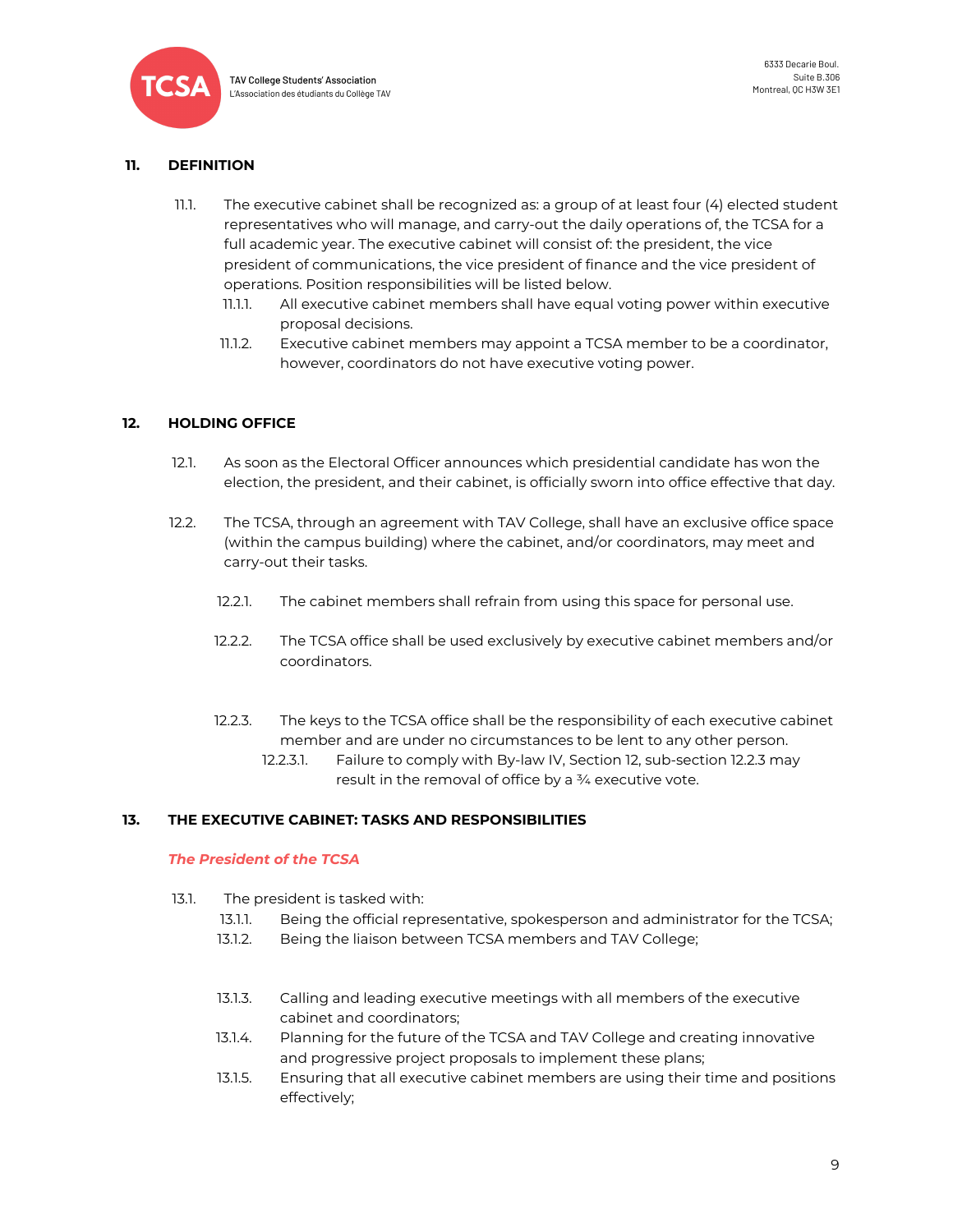

TAV College Students' Association L'Association des étudiants du Collège TAV

- 13.1.6. Requesting updates on financial and operational plans from the executive cabinet members and/or their coordinators;
- 13.1.7. Reading, understanding and implementing the TCSA's general by-laws, policies and/or special project regulations;
- 13.1.8. Offering guidance and/or support to club leaders, students and peers;
- 13.1.9. Hosting monthly general meetings to inform the student body of the TCSA's plans for that month.

## *The Vice President of Communications*

- 13.2. The VP of Communications is tasked with:
	- 13.2.1. Creating and implementing a monthly communications plan, which takes into consideration all of the events managed by the TCSA for that month;
	- 13.2.2. Creating advertising and marketing content for all of the monthly events, club events, and special projects that are being managed by the TCSA;
	- 13.2.3. Working in collaboration with the TAV Times to cover events going on at the College;
	- 13.2.4. Updating the TCSA's Instagram page by posting photos and/or content;
	- 13.2.5. Updating the information and events calendar on the TCSA's website;
	- 13.2.6. Creating email blasts to all TCSA members to inform them of upcoming events;
	- 13.2.7. Finding and collaborating with a Communications Coordinator to facilitate communications content creation;
	- 13.2.8. Thinking about more effective methods or systems that can be implemented to enhance the TCSA's communications.

## *The Vice President of Finance*

- 13.3. The VP of Finance is tasked with:
	- 13.3.1. Creating and implementing a monthly financial budget, which takes into consideration all of the expenses related to the events and club operations managed by the TCSA;
	- 13.3.2. Keeping a detailed record of all TCSA expenses and financial affairs;
	- 13.3.3. Ensuring all TCSA financial information is transparent and available to its members and/or auditing authorities.
	- 13.3.4. Reporting to the Financial Committee when needed.

## *The Vice President of Operations*

13.4. The VP of Operations is tasked with: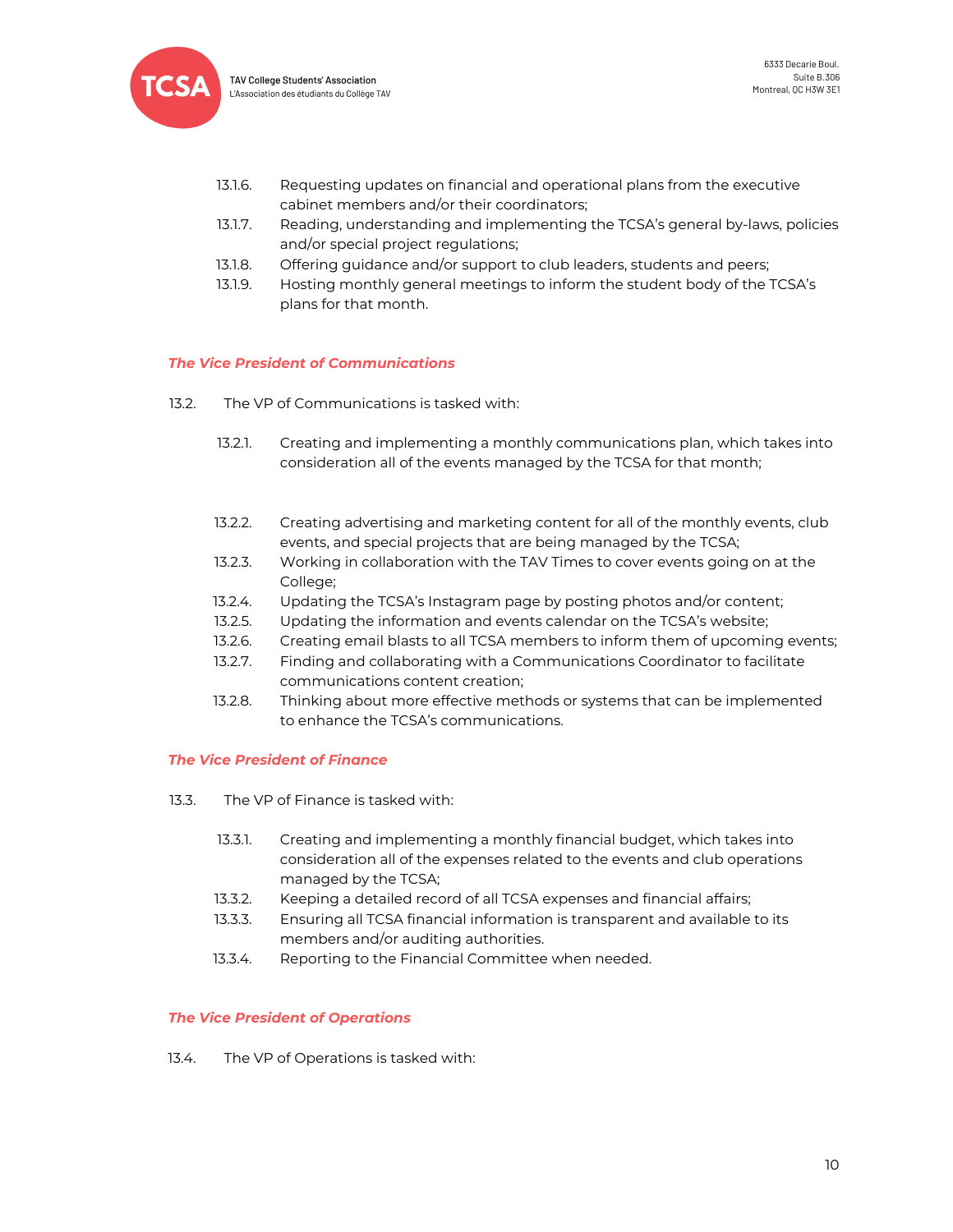

- 13.4.1. Planning and organizing TCSA events based on the TCSA's calendar of events;
- 13.4.2. Searching for venues and/or spaces for events;
- 13.4.3. Making phone calls, purchasing decorations and ordering products for events;
- 13.4.4. Listening to the event and/or project requests made by students and
- translating these requests into realistic plans that can be approved for funding; 13.4.5. Keeping in-touch with all club leaders and assisting them with the ordering of
- materials or finding event spaces;

## <span id="page-10-0"></span>**14. COORDINATORS**

- 14.1. Executive cabinet members may appoint un-elected coordinators to assist them with their tasks, should they feel the need.
	- 14.1.1. All coordinators must, however, be approved by an executive vote of  $\frac{3}{4}$ .
- 14.2. The coordinator positions may include:

## *Communications Coordinator(s)*

- 14.2.1. A communications coordinator may be tasked with:
	- 14.2.1.1. Content creation for social media posts;
	- 14.2.1.2. Updating the TCSA website;
	- 14.2.1.3. Creating content for mass emails.

## *Operations Coordinator(s)*

- 14.2.2. An operations coordinator may be tasked with:
	- 14.2.2.1. Shopping for supplies for an event;
	- 14.2.2.2. Picking up and delivering supplies, equipment or food for an event;
	- 14.2.2.3. Meeting with club leaders to discuss the progress and/or needs of their club;
	- 14.2.2.4. Making phone calls or sending email on behalf of the VP of Operations.

## <span id="page-10-1"></span>**15. REMOVAL FROM OFFICE**

- 15.1. Any executive cabinet member (including the president), may be removed from office under the following circumstances:
	- 15.1.1. Mis-use of the TCSA budget (personal expenses using TCSA funds, fraudulent invoices, unaccounted for spending for non-association products, etc.);
	- 15.1.2. Unjust use of executive power for personal gain;
	- 15.1.3. Falls within bad standing status with the College and/or disobeys any TAV College policy;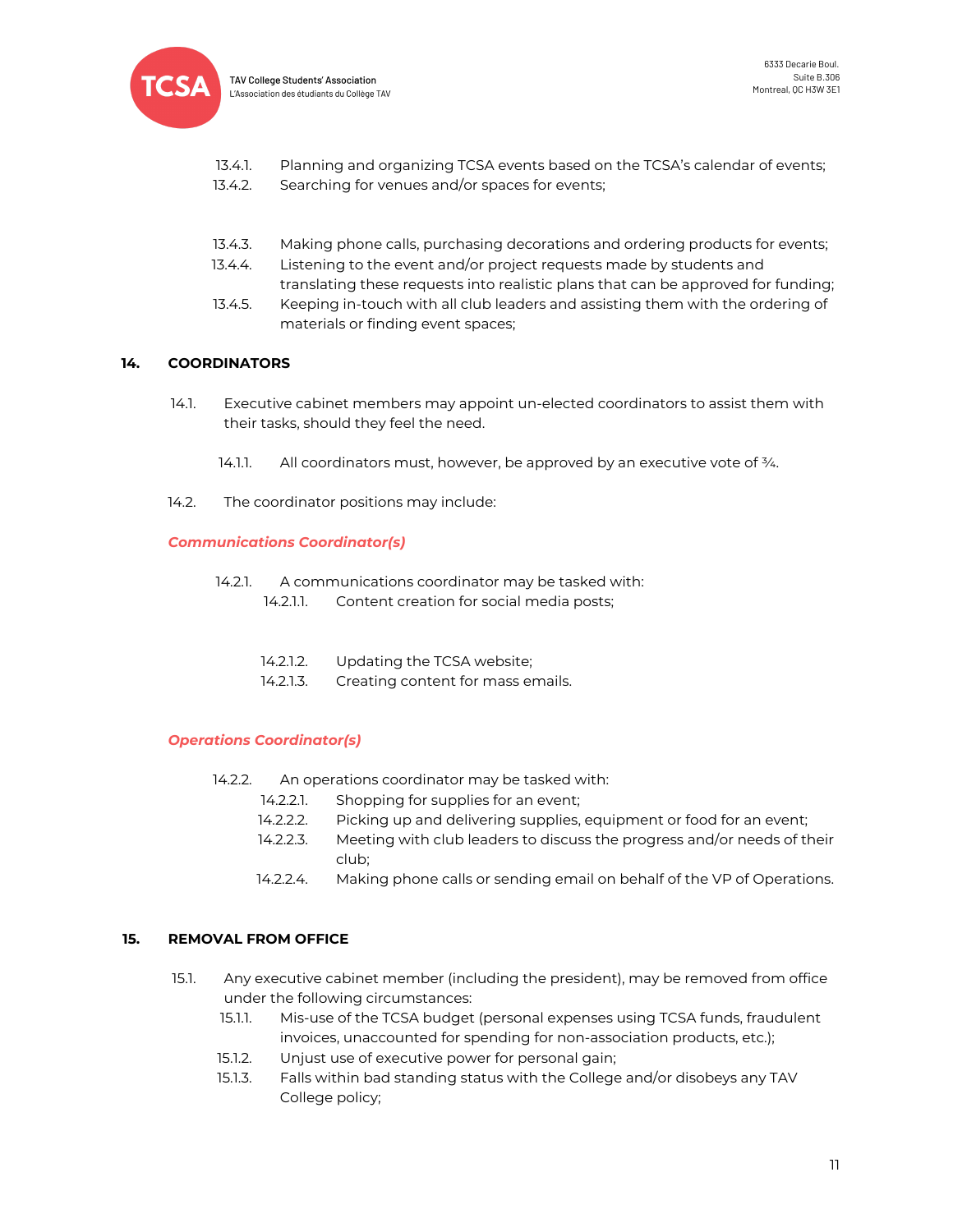

- 15.1.4. Absent for more than 3 consecutive weekly executive meetings (without sufficient justification).
- 15.1.5. Fails to comply with the rules and regulations set by the TCSA general by-laws.
- 15.2. An executive cabinet member may be removed from office in the following ways:
	- 15.2.1.  $\frac{3}{4}$  executive vote.
	- 15.2.2. Petition signed by a two-thirds majority of TCSA members. This must be accompanied by a letter of reason and submitted to the TAV College Student Experience Advisor.
	- 15.2.3. \*Special clause: Institutional authority:
		- 15.2.3.1. Any executive cabinet member may be removed from office by the TAV College Dean of Studies or Student Experience Advisor, provided they have substantial reason to support their decision.

## <span id="page-11-0"></span>**16. EXECUTIVE CABINET MEETINGS**

- 16.1. Executive cabinet members of the TCSA will meet each week during the academic year.
	- 16.1.1. The time and date of each meeting will be called by the President.
- 16.2. The agenda for each meeting will be written by the President and will be posted on the TCSA office door 1 day prior.
- 16.3. Notes during the meeting will be written by a selected minute-keeper (in the English language).
- 16.4. The meeting notes will be made available to any member and/or TAV College staff member who requests its viewing.
- 16.5. The general template for weekly cabinet meetings will be as follows: \*Note that additional topics may be added by the cabinet members.
	- 16.5.1. Old business;
	- 16.5.2. New business;
	- 16.5.3. Event planning and preparation;
	- 16.5.4. Clubs and coops progress reports;
	- 16.5.5. Special projects;
	- 16.5.6. Discussion;
	- 16.5.7. Open floor for member questions.
- 16.6. Executive cabinet meetings shall be open to all active TCSA members.

# **17. BY LAW V: THE COLLEGE**

- <span id="page-11-1"></span>18. The Association, as it stands, shall not be an independent union and shall comply with the executive orders of TAV College.
- 19. In a standing agreement with TAV College, the College swears to uphold the following responsibilities: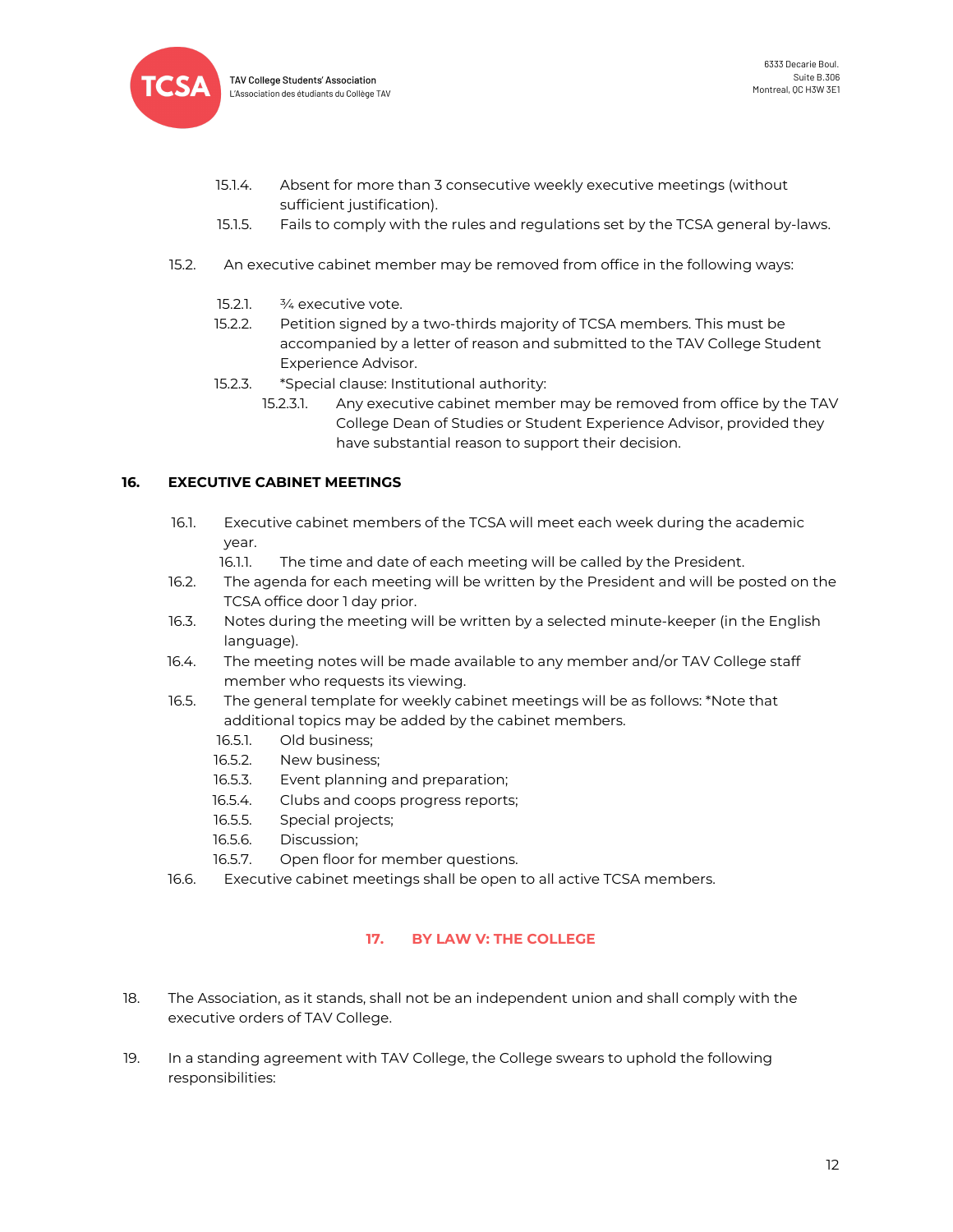

**TAV College Students' Association** L'Association des étudiants du Collège TAV

- 19.1. Appoint a staff member who is in-charge of assisting the Association throughout the academic year;
- 19.2. Appoint an Electoral Officer, each August of every year, who will manage the TCSA elections until an executive cabinet is formed;
- 19.3. Provide the executive cabinet with an office space, free of charge, each year, where the cabinet members may carry-out their duties.
- 19.4. Appoint two (2) staff members to the TCSA Financial Committee.
- 19.5. Reprimand any situations of unjust financial spendings of the TCSA budget.
- 20. The Board of Directors of TAV College hold the right to terminate the TCSA. However, only under the following conditions:
	- 20.1. There is proven evidence of financial burden on the College's operating budget;
	- 20.2. There exists no interest from the students in forming an executive cabinet for more than two (2) academic years.
- 21. In the case of a call for termination of the TCSA, brought forth by the TAV College Board of Directors, the College must appoint a student representative who shall review the reasons and determine if the Association shall be terminated based on the conditions outlined in section 18, sub-section 21 of the TCSA General By-laws.

## **22. BY-LAW VI: SPECIAL BY-LAWS**

- <span id="page-12-0"></span>23. A member may, at any time, request a TCSA document be translated and made available in the French language.
- 24. A member with a visual, auditory or any other disability may, at any time, request that a TCSA document be adapted to their special needs.

## **25. BY-LAW VII: FINANCIAL COMMITTEE**

- <span id="page-12-1"></span>26. Each academic year, the College shall appoint a Financial Committee of no less than four (4) people.
- 27. The Financial Committee must be comprised of at least:
	- 27.1. The President of the TCSA;